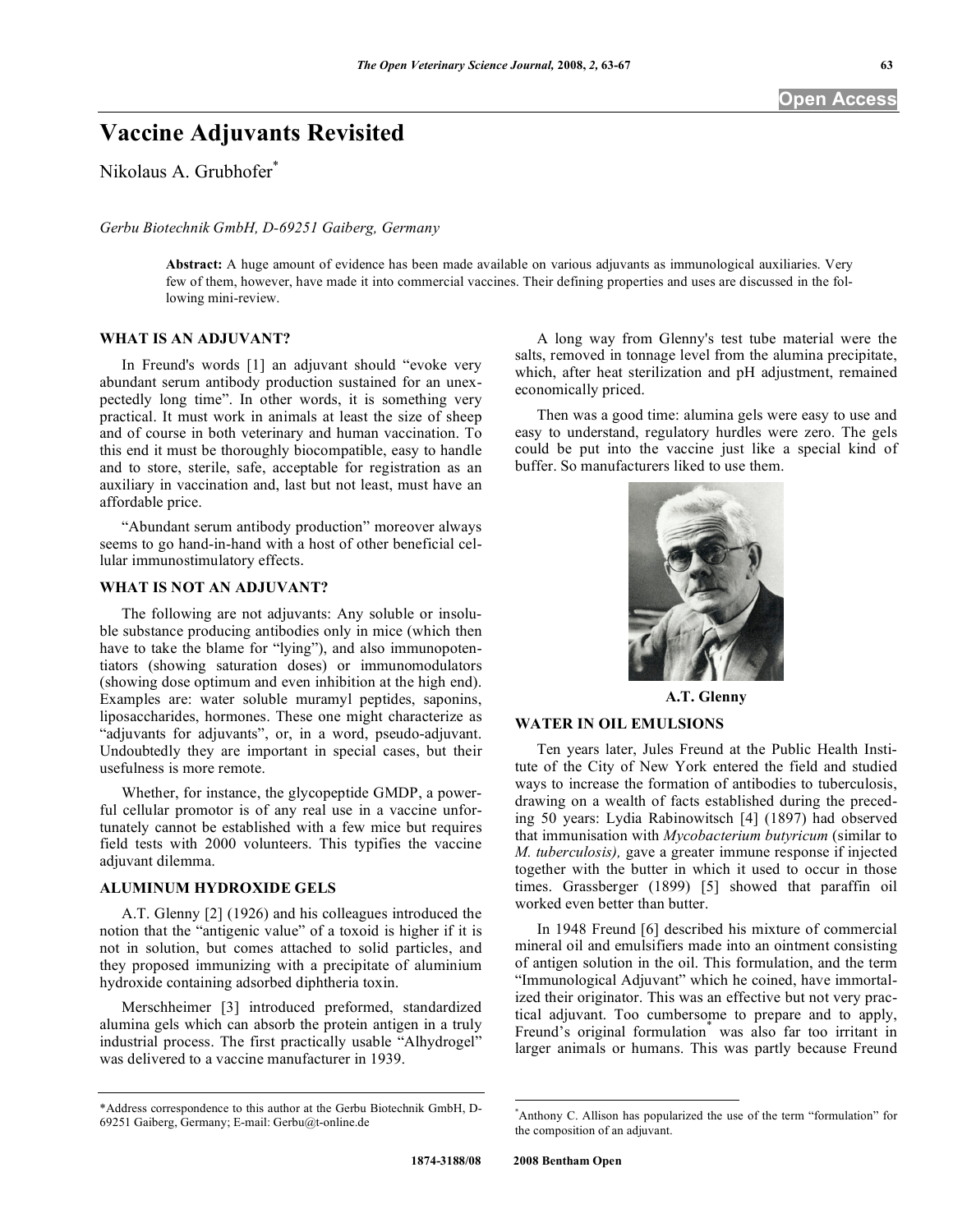had at his disposal only mineral oil containing hazardous unsaturated components.

 In the sixty years since Freund's original work, modern medical paraffin oils have become available, relying on treatment with sulphuric acid. Emulsifiers too are now available in pharmaceutical quality. In this upgraded form, Freund's incomplete Adjuvant (IFA) has been used in well over a million human vaccinations. Freund's complete adjuvant (FCA) contains mycobacterial cell walls, which increase its effect but compromise its biocompatibility.



**Jules Freund Jules** 

## **MONTANIDE EMULSIONS**

 Seppic /Air liquide has brought onto the market a multitude of improved Freund-type emulsions under the designation Montanide ISA, later also as oil-in-water emulsions [7].

 A drop of Freund's oil containing the minidroplets of aqueous antigen can float stably on the surface of water. But upon gentle stirring on warm plasma it soon disperses in the liquid to form ultrafiltrable droplets of oil. Something similar seems to happen at the injection site in the host. So why not use oil-in-water emulsions in the first place?

# **WOODARD'S OIL-IN-WATER EMULSIONS**

 This is what Lynn Woodard [8] did at the University of Moscow (Idaho, USA) around 1980, paving the way to modern vaccine adjuvant technology. His work has been much used but was little recognized at the time.

 He described emulsions of hexadecane and emulsifiers. In systematic studies he investigated the context of emulsion stability, composition and concentration with adjuvancy and clearly established the role of the adjuvant as a vaccine vehicle. He also redefined and clarified the function of amine compounds [9]. Since he never used any immunopotentiators, he could afford the exclusive use of mice in all his work. He did not himself propose commercial adjuvants.

 The formulations which he used in his experiments have served as working standards for Gerbu over many years of development.

# **MF59 OIL-IN-WATER ADJUVANT**

 The first well accepted oil adjuvant for human vaccination was developed by Chiron-Novartis [10], clearly based on Woodard's concepts. It is worth showing how this formulation sprang from a huge amount of work and knowledge including all kinds of immunomodulators. Two groups joined forces to arrive at a final product of remarkable simplicity. In the process, all the "pseudo-adjuvants" initially used were thrown overboard in 1995. The two groups and their contributions were:

 Synthex Palo Alto: Noelene E. Byars, Deborah Lidgate, and Anthony C. Allison Squalene, Tween 80, Threonyl-MDP, Pluronic 121, Microfluidizer Ciba-Geigy Basel: D.G. Braun, P. van Hogevest, and G. Schumann

 MDP-derivative, MTP-PEPhospholipids,Microencapsulation,

And the final result: Chiron–Novartis. MF59

 Peter van Hogevest *et al*. Squalene, Tween 80, Span 85, Microfluidizer. Buffers.

 $MF59$  features  $0.2$ - $\mu$ m-size droplets in buffer solution produced by means of a microfluidizer (MF) machine. Squalene replaces the hexadecane. This adjuvant is special in being the product of a vaccine manufacturer



**Lynn Woodard** 

#### **GERBU LIPID-IN-WATER ADJUVANT**

Similar to the MF59 story, the development started with GMDP, licensed to Gerbu by the Shemiakin Institute in Moscow. This is a highly sophisticated muramyl dipep-tide, extremely effective in mice at both cellular and humoral level and also believed to have excellent potential as a general use adjuvant. But there followed the usual disappointment: no serum antibody production in larger animals. So gradually we too have reverted to Lynn Woodard's world of emulsions.

An antigen dose of 300 µg BSA per mouse was applied at the beginning. Many authors have used similar high antigen doses and have set a standard of FCA performance as 100 % in general adjuvant research and development. With this dose it was quite easy to reach an antibody titre which evidently represented the top bioresponse capability of the immune system.

 But is this really true? In fact it suffices to reduce the antigen dose to  $10 \mu g$  BSA / mouse and adjuvants stronger than FCA can be created quite easily (see Fig. **1**). Likewise, many hundreds of rabbit tests have been carried out with 100  $\mu$ g BSA per rabbit [11], equivalent to a dose of 1  $\mu$ g BSA per mouse.

 Starting from Woodard's basis formulation (WBF) which consists of: hexadecane: 50%, Tween 80: 35%, Span 80: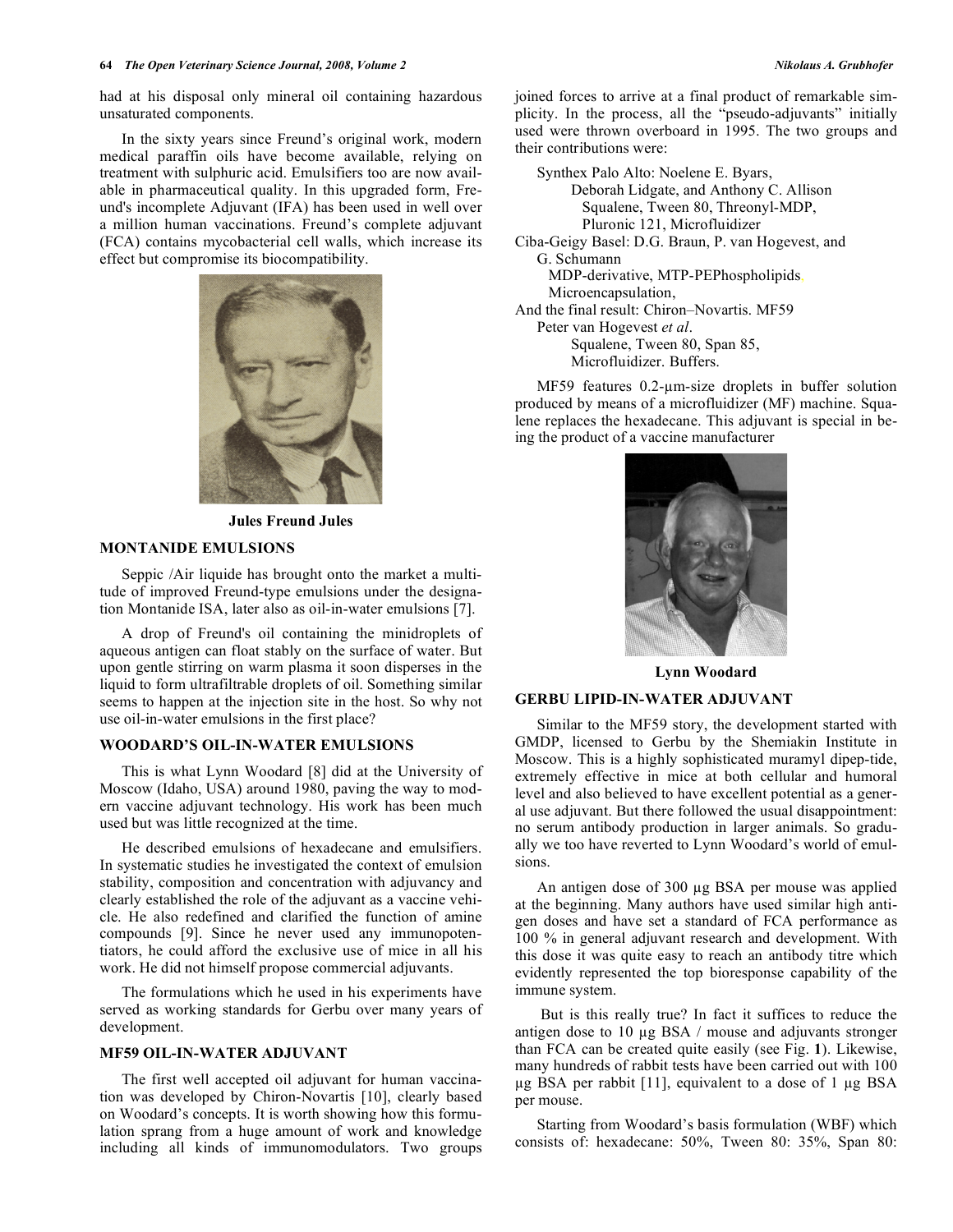15%, a host of parameters in liquid or solid lipid ingredients have been investigated, the presence of emulsifiers and of charged lipids, anionic or cationic has been studied, also that of many buffer systems, potentiators and preservatives.



Fig. (1). Lipid composition. Many formulations are more efficient than Freund's.

 As another example we show the impact of liquid drop size (see Fig. **2**), which used to be a topic of experimental controversy.



Fig. (2). Drop size versus adjuvant effectivity.

Within the range  $0.2 - 5 \mu m$  there is little variation, but 2 m size particles, known as "stealth particles", are taken to be optimal.

 In mice the presence of strong immunopotentiators has even induced the formation of (undesirable) hexameric IgM, but led to acceptable antibody levels cases where extremely low antigen doses were available.

 Therefore GERBU Adjuvant MM has been developed with a special cocktail of stimulants including dpolyadenylic-d-polyuridylic acid [12]. It is a product specially designed for making monoclonal antibodies.

 After 4 years of systematic development, GERBU Adjuvant shows the following features [13, 14] with particle size  $1 - 3 \mu m$ 

- 1. Particles positively charged
- 2. Synergistic emulsifiers
- 3. Stabilization against particle coalescence
- 4. Storage stability of adjuvant
- 5. Storage stability of vaccine-adjuvant mix
- 6. Active and passive sterility
- 7. Economical price

The following varieties have been developed:

Gerbu Adjuvant 3022 for cow vaccines

Gerbu Adjuvant 3044 for chicken vaccines

Gerbu Pharma Adjuvant 3003 in phase I studies

# **LEDERER'S IMMUNOMODULATORS**

 Edgar Lederer's [15] contribution to adjuvant science cannot go unnoted. Studying the effect of the mycobacteria in Freund's complete adjuvant, he showed that lysozyme lysates of mycobacteria were just as effective as whole bacteria and he described the structure and synthesis from bacterial cell walls of muramyl-dipeptides (MDP) such as Nacetylmuramyl-L-ala-D-isoglutamine; called Adjuvant Peptide. He also elucidated the structure of trehalose dimycolate (*M. tuberculosis* cord factor) and of Lipid A. In his study of the increase of antibody output he almost exclusively used mice for antibody monitoring. His whole life long Lederer failed to realize that it was not really *Adjuvants* to which he was devoting his efforts, but *immunostimulators* or *immunomodulators* [16] (such as his famous adjuvant peptide, 1990). But as a result, in animals the size of rabbits or bigger, all his fancy factors stopped working and no increase of serum antibody was seen. Never the less, his work has opened new fields of research on immune response and will remain fruitful in times to come.

 Literally hundreds of research articles have appeared describing all sorts of liposome formulations, too numerous to mention. And still more work is going on with a multitude of immunostimulating factors, DNA vaccines, oligodeoxynucleotides, and cytokines. Who knows? One day perhaps a much milder and far more efficient "adjuvant" will become available for our vaccines, superseding all the coarse emulsions I have pictured here as "state of the art".



**Edgar Lederer** 

# **PRACTICAL VACCINE ADJUVANTS**

 Medicines are defined as substances intended to influence the human or animal body. Official registration is required for their use. Does an adjuvant fall into this category, making it a medicine? The German legislation (AMG 2005, paragraph 2.5) offers no opinion, but the official commentary "Cloesel-Cyran" clearly classifies adjuvants as medicines.

 Dramatic legal action concerning this question took place in 1994. Difco Laboratories and Gerbu Biotechnik GmbH were summoned to withdraw their products from the German market. A considerable outcry eventually resulted in a com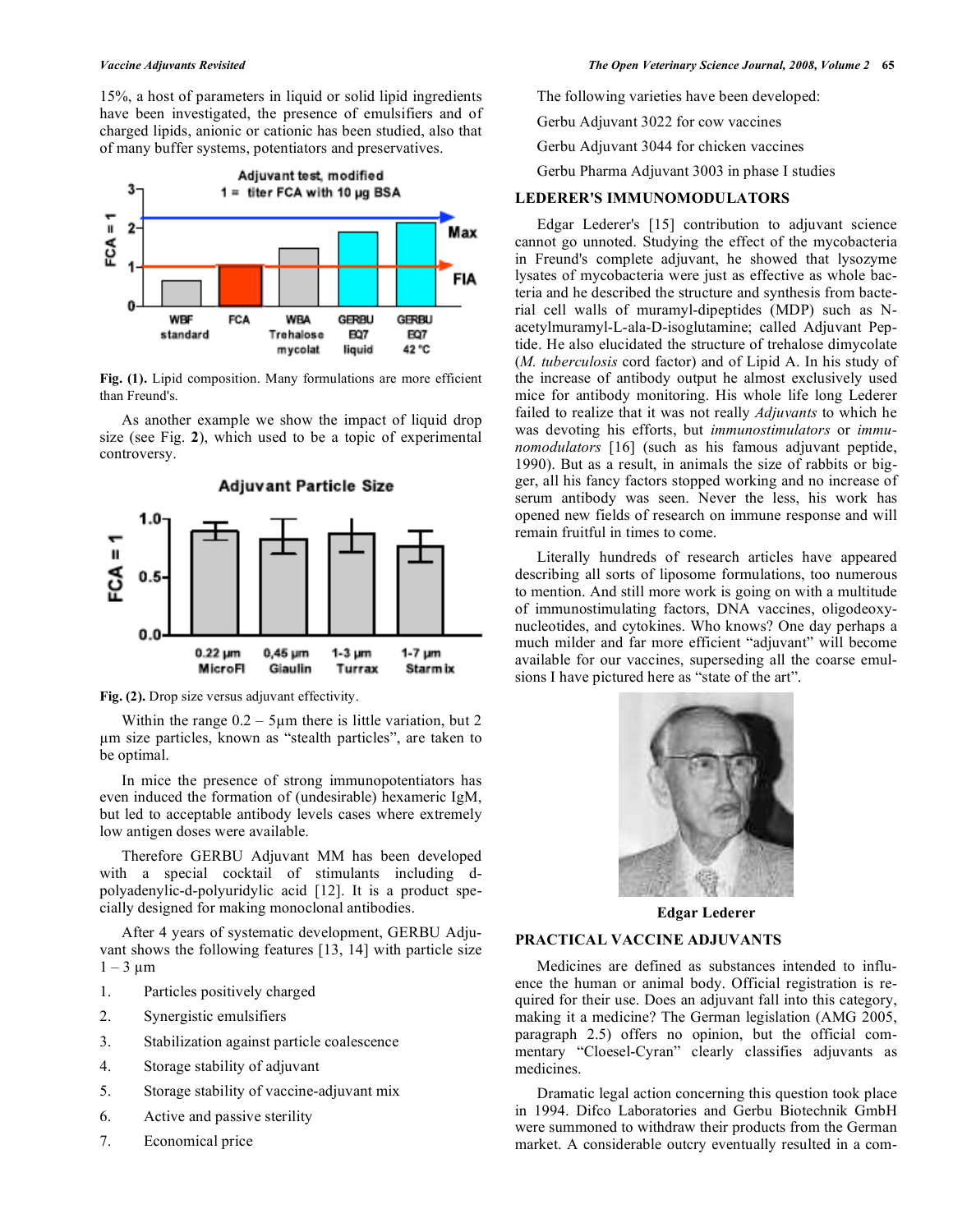promise in which responsibility for experimental adjuvants was switched to the veterinary legislation, which only requires formal registration of any particular experiment.

 Vaccine adjuvants were still classified as medical products. Gerbu has continued developing vaccine adjuvants with animal experiments outside Germany. Only on April 28th 2004, after many legal disputes with the regulatory authorities, did Gerbu receive official notification that an adjuvant is really not a medicine. It is only an auxiliary, like sugar or salt. Information on safety and efficiency has to be provided, and the adjuvanted vaccine must be clinically tested by its manufacturer in every new case. This represented the green light to further progress.

#### **ADJUVANTS IN PHARMACEUTICAL VACCINES**

 The use of modern formulations is only at the very beginning, as seen from the present data. In Germany we have "Die Rote Liste", or "the red list", a thick book containing all official medicines giving details of their composition. In 2007 we find:

| $\bullet$ | Total number of vaccines registered | 69 |
|-----------|-------------------------------------|----|
| $\bullet$ | Aluminium hydroxide or phosphate    | 21 |
| $\bullet$ | MF59 (Novartis)                     | 3  |
| $\bullet$ | Lecithin $(?)$                      | ∍  |
| $\bullet$ | No adjuvant                         | 33 |

 Genuinely new high-efficiency adjuvants are still waiting for their turn to appear in vaccines

#### **ADJVANTS IN VETERINARY VACCINES**

 In contrast to pharmaceutical vaccines, there is a dearth of information about the properties and use of veterinary vaccines and less still about the incorporation of adjuvants. Although the famous Paul Ehrlich Institute for Sera and Vaccines has given very kind assistance, reliable recent data could not be obtained.

 Due to the strong interest among vaccine producers, the use of alumina adjuvants in veterinary vaccines [17] has been documented [18] but is still far from the precise data we find in "Die Rote Liste".

#### **ANTIGEN MEETS ADJUVANT – WHEN AND WHERE ?**

 An example we can offer is Gerbu Pharma Adjuvant (GPA), a Tocopherylacetate-Lecithin system, containing 2 m-size particles, which are solid at 40°C, cationized with cetylpyridyl ammonium chloride, optionally with GMDP. This GMDP addition should make it "better" according to everything we know, but the proof must await the results of clinical tests currently underway in India, Taiwan and Turkey.

## **ADJUVANT COMPARISON CHEAPER VACCINES**

 As shown in the figure below, only about 1/60 of the expensive antigen is required.

## **DOSIS EFFECT COMPARISON**



**Fig. (3).** 

# **ADJUVANT COMPARISON MORE EFFECTIVE VACCINES**

About a 10 times stronger effect is observed using identical doses of antigen:

**ADJUVANT EFFECT COMPARISON** 



#### HTI Corp. Ramona/Calif. August 1997

#### **Fig. (4).**

Source of previous two figures:

Field tests at HTI Inc, Ramona Cal. 1999.

Each column with three goats, 3 months.

#### **REFERENCES**

- [1] Freund J. The mode of action of immunologic adjuvants. Adv Tuberc Res 1956; 7: 130-148.
- [2] Glenny AT, Pape CG, Waddington H, Wallace W. The antigenic value of the toxin-antitoxin precipitate of Ramon. J Pathol Bacteriol 1926; 29: 31-40.